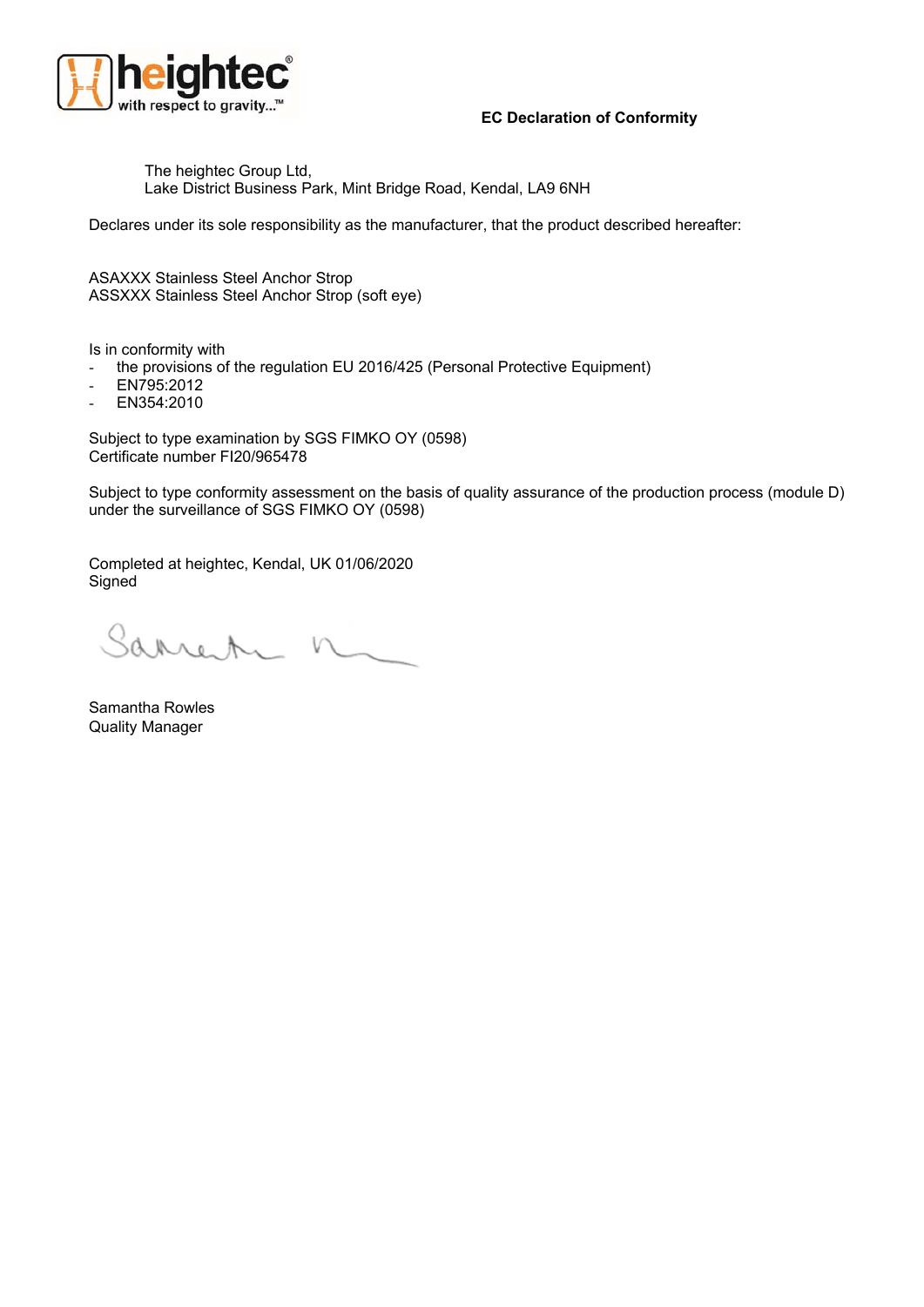

## **EU-Konformitätserklärung**

The heightec Group Ltd, Lake District Business Park, Mint Bridge Road, Kendal, LA9 6NH

Erklärt in alleiniger Verantwortung als Hersteller, dass folgendes Produkt:

ASAXXX Stainless Steel Anchor Strop ASSXXX Stainless Steel Anchor Strop (soft eye)

Folgende Vorschriften erfüllt

- Verordnung EU 2016/425 (persönliche Schutzausrüstungen)

Angewandte Normen

- EN795:2012
- EN354:2010

EU Baumusterprüfung (Modul B) durch benannte Stelle SGS FIMKO OY (0598) EU-Baumusterprüfbescheinigung FI20/965478

Das Produkt unterliegt dem Konformitätsbewertungsverfahren auf der Grundlage einer Qualitätssicherung bezogen auf den Produktionsprozess (Modul D) unter Aufsicht der benannten Stelle SGS FIMKO OY (0598)

Ausgestellt durch heightec, Kendal, UK am 01/06/2020 Unterschrift

Sarren n

Samantha Rowles Qualitatsmanager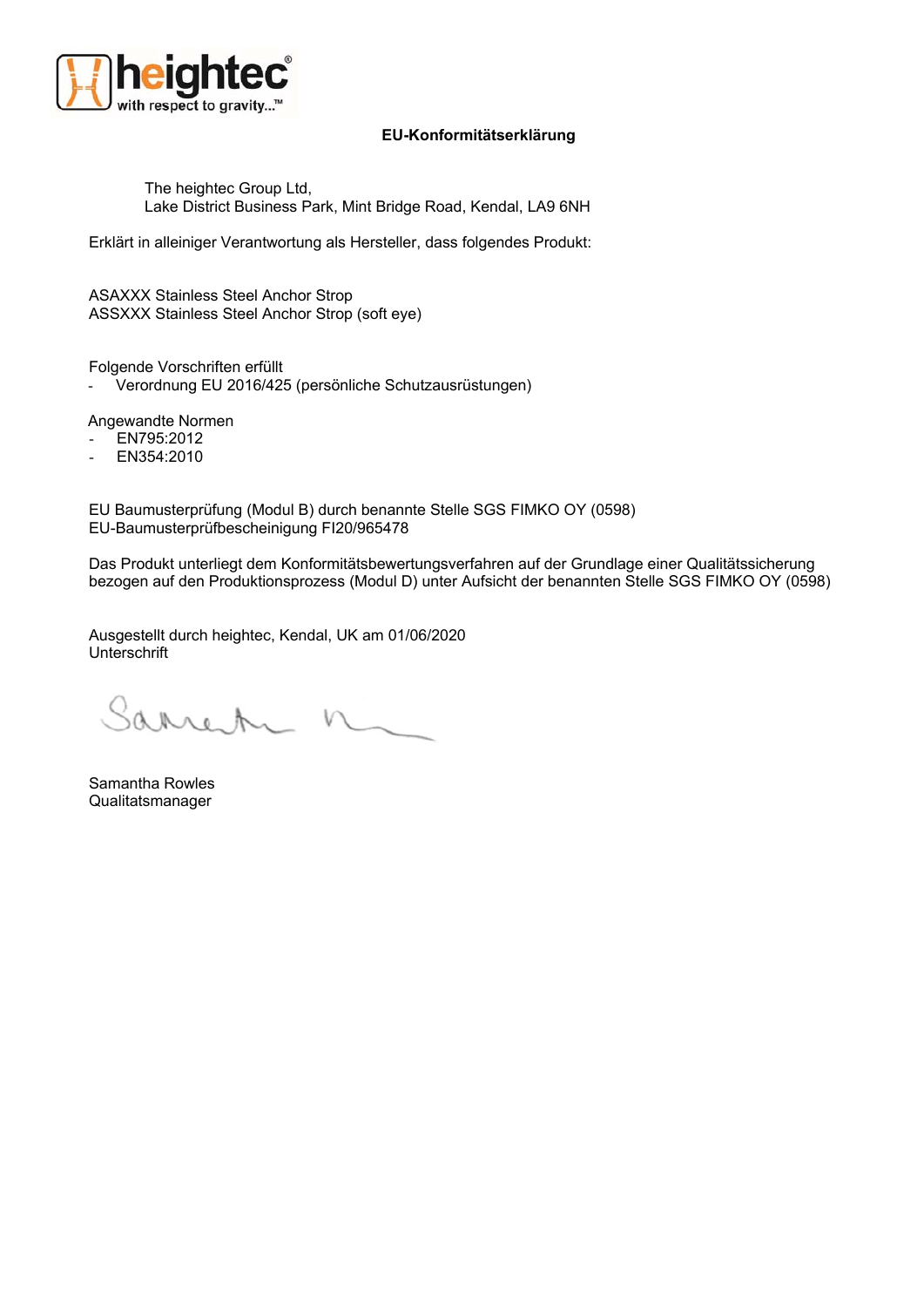

## **Declaração de Conformidade CE**

The heightec Group Ltd, Lake District Business Park, Mint Bridge Road, Kendal, LA9 6NH

Declara sob responsabilidade própria como fabricante, que o produto descrito de seguida:

ASAXXX Stainless Steel Anchor Strop ASSXXX Stainless Steel Anchor Strop (soft eye)

Está em conformidade com

- as disposições do regulamento EU 2016/425 (Equipamentos de Proteção Individual)

- EN795:2012
- EN354:2010

Sujeito a examinação (módulo B) por SGS FIMKO OY (0598) Número de Certificação FI20/965478

Sujeito a avaliação de conformidade no âmbito do controlo de qualidade do processo produtivo (módulo D), sob a vigilância do SGS FIMKO OY (0598).

Completado na heightec, Kendal, UK a 01/06/2020

Assinada

Sarren n

Samantha Rowles Gerente de Qualidade